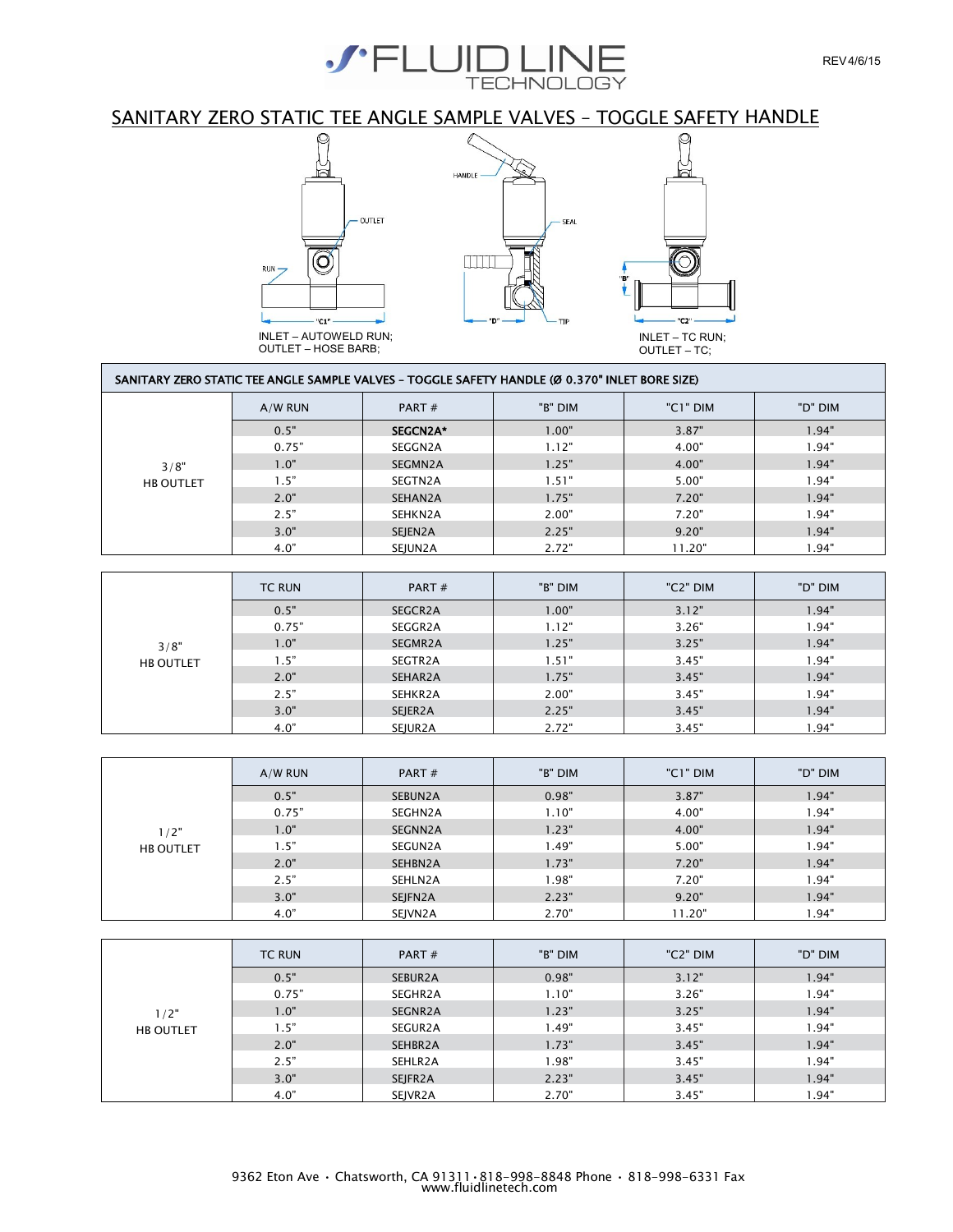

# SANITARY ZERO STATIC TEE ANGLE SAMPLE VALVES – TOGGLE SAFETY HANDLE

|                    |               | SANITARY ZERO STATIC TEE ANGLE SAMPLE VALVES - TOGGLE SAFETY HANDLE (Ø 0.370" INLET BORE SIZE) |         |          |         |
|--------------------|---------------|------------------------------------------------------------------------------------------------|---------|----------|---------|
|                    | A/W RUN       | PART#                                                                                          | "B" DIM | "C1" DIM | "D" DIM |
|                    | 0.5"          | SEGCP2A                                                                                        | 1.00"   | 3.87"    | 2.75"   |
|                    | 0.75"         | SEGGP2A                                                                                        | 1.12"   | 4.00"    | 2.75"   |
| 3/8"               | 1.0"          | SEGMP2A                                                                                        | 1.25"   | 4.00"    | 2.75"   |
| <b>TUBE OUTLET</b> | 1.5"          | SEGTP2A                                                                                        | 1.51"   | 5.00"    | 2.75"   |
|                    | 2.0"          | SEHAP2A                                                                                        | 1.75"   | 7.20"    | 2.75"   |
|                    | 2.5"          | SEHKP2A                                                                                        | 2.00"   | 7.20"    | 2.75"   |
|                    | 3.0"          | SEJEP2A                                                                                        | 2.25"   | 9.20"    | 2.75"   |
|                    | 4.0"          | SEJUP2A                                                                                        | 2.72"   | 11.20"   | 2.75"   |
|                    |               |                                                                                                |         |          |         |
|                    | <b>TC RUN</b> | PART#                                                                                          | "B" DIM | "C2" DIM | "D" DIM |
|                    | 0.5"          | SEGCS2A                                                                                        | 1.00"   | 3.12"    | 2.75"   |
|                    | 0.75"         | SEGGS2A                                                                                        | 1.12"   | 3.26"    | 2.75"   |
| 3/8"               | 1.0"          | SEGMS2A                                                                                        | 1.25"   | 3.25"    | 2.75"   |
| <b>TUBE OUTLET</b> | 1.5"          | SEGTS2A                                                                                        | 1.51"   | 3.45"    | 2.75"   |
|                    | 2.0"          | SEHAS2A                                                                                        | 1.75"   | 3.45"    | 2.75"   |
|                    | 2.5"          | SEHKS2A                                                                                        | 2.00"   | 3.45"    | 2.75"   |
|                    | 3.0"          | SEJES2A                                                                                        | 2.25"   | 3.45"    | 2.75"   |
|                    | 4.0"          | SEJUS2A                                                                                        | 2.72"   | 3.45"    | 2.75"   |
|                    | A/W RUN       | PART#                                                                                          | "B" DIM | "C1" DIM | "D" DIM |
|                    | 0.5"          | SEBUP2A                                                                                        | 0.97"   | 3.87"    | 2.75"   |
|                    | 0.75"         | SEGHP2A                                                                                        | 1.09"   | 4.00"    | 2.75"   |
| 1/2"               | 1.0"          | SEGNP2A                                                                                        | 1.22"   | 4.00"    | 2.75"   |
| <b>TUBE OUTLET</b> | 1.5"          | SEGUP2A                                                                                        | 1.48"   | 5.00"    | 2.75"   |
|                    | 2.0"          | SEHBP2A                                                                                        | 1.72"   | 7.20"    | 2.75"   |
|                    | 2.5"          | SEHLP2A                                                                                        | 1.97"   | 7.20"    | 2.75"   |
|                    | 3.0"          | SEJFP2A                                                                                        | 2.22"   | 9.20"    | 2.75"   |
|                    | 4.0"          | SEJVP2A                                                                                        | 2.69"   | 11.20"   | 2.75"   |
|                    |               |                                                                                                |         |          |         |
|                    | <b>TC RUN</b> | PART#                                                                                          | "B" DIM | "C2" DIM | "D" DIM |
|                    | 0.5"          | SEBUS2A                                                                                        | 0.97"   | 3.12"    | 2.75"   |
|                    | 0.75"         | SEGHS2A                                                                                        | 1.09"   | 3.26"    | 2.75"   |
| 1/2"               | 1.0"          | SEGNS2A                                                                                        | 1.22"   | 3.25"    | 2.75"   |
| <b>TUBE OUTLET</b> | 1.5"          | SEGUS2A                                                                                        | 1.48"   | 3.45"    | 2.75"   |
|                    | 2.0"          | SEHBS2A                                                                                        | 1.72"   | 3.45"    | 2.75"   |

|                  | $A/W$ RUN | PART#   | "B" DIM | "C1" DIM | "D" DIM |
|------------------|-----------|---------|---------|----------|---------|
|                  | 0.5"      | SEBUQ2A | 0.97"   | 3.87"    | 2.75"   |
|                  | 0.75"     | SEGHQ2A | 1.09"   | 4.00"    | 2.75"   |
| 1/2"             | 1.0"      | SEGNQ2A | 1.22"   | 4.00"    | 2.75"   |
| <b>TC OUTLET</b> | 1.5"      | SEGUQ2A | 1.48"   | 5.00"    | 2.75"   |
|                  | 2.0"      | SEHBQ2A | 1.72"   | 7.20"    | 2.75"   |
|                  | 2.5"      | SEHLQ2A | 1.97"   | 7.20"    | 2.75"   |
|                  | 3.0"      | SEJFQ2A | 2.22"   | 9.20"    | 2.75"   |
|                  | 4.0"      | SEJVQ2A | 2.69"   | 11.20"   | 2.75"   |

2.5" SEHLS2A 1.97" 3.45" 2.75" 3.0" SEJFS2A 2.22" 3.45" 2.75" 4.0" SEJVS2A 2.69" 3.45" 2.75"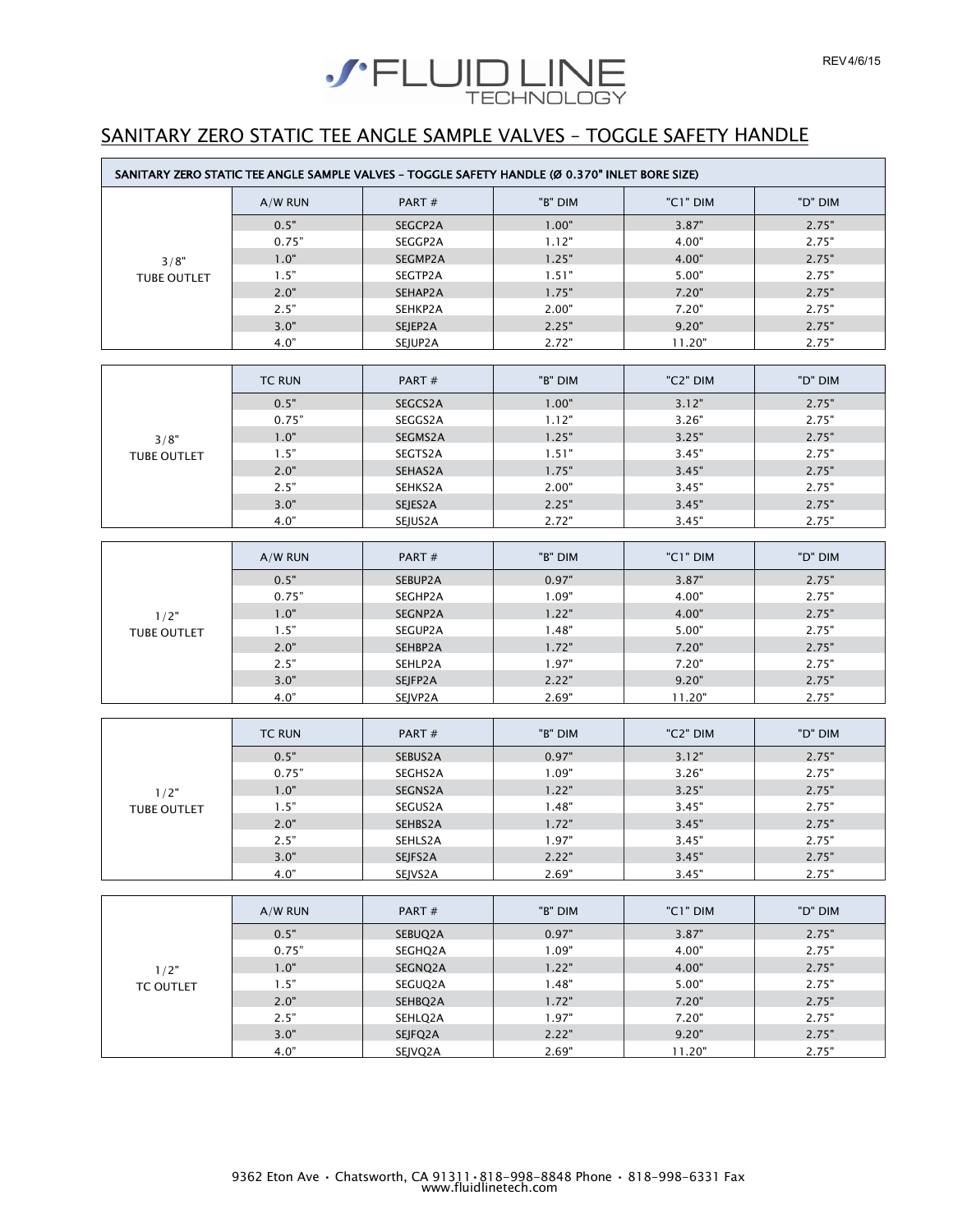

## SANITARY ZERO STATIC TEE ANGLE SAMPLE VALVES – TOGGLE SAFETY HANDLE

| SANITARY ZERO STATIC TEE ANGLE SAMPLE VALVES - TOGGLE SAFETY HANDLE (Ø 0.370" INLET BORE SIZE) |               |          |         |          |         |  |
|------------------------------------------------------------------------------------------------|---------------|----------|---------|----------|---------|--|
|                                                                                                | <b>TC RUN</b> | PART $#$ | "B" DIM | "C2" DIM | "D" DIM |  |
|                                                                                                | 0.5"          | SEBUT2A  | 0.97"   | 3.12"    | 2.75"   |  |
|                                                                                                | 0.75"         | SEGHT2A  | 1.09"   | 3.26"    | 2.75"   |  |
| 1/2"                                                                                           | 1.0"          | SEGNT2A  | 1.22"   | 3.25"    | 2.75"   |  |
| <b>TC OUTLET</b>                                                                               | 1.5"          | SEGUT2A  | 1.48"   | 3.45"    | 2.75"   |  |
|                                                                                                | 2.0"          | SEHBT2A  | 1.72"   | 3.45"    | 2.75"   |  |
|                                                                                                | 2.5"          | SEHLT2A  | 1.97"   | 3.45"    | 2.75"   |  |
|                                                                                                | 3.0"          | SEJFT2A  | 2.22"   | 3.45"    | 2.75"   |  |
|                                                                                                | 4.0"          | SEJVT2A  | 2.69"   | 3.45"    | 2.75"   |  |

#### SANITARY ZERO STATIC TEE ANGLE SAMPLE VALVES – TOGGLE SAFETY HANDLE CONFIGURATION EXAMPLE: PART# SEGCN2A\* - 3/8" HB OUTLET X 0.5" AUTOWELD RUN INLET ZERO STATIC TEE ANGLE SAMPLE VALVE



Custom end connections available on request. Please contact a sales representative.

VITON® is a registered trademark of DuPont Performance Elastomers.

KALTRAZ® is a registered trademark of Advant O Seal.